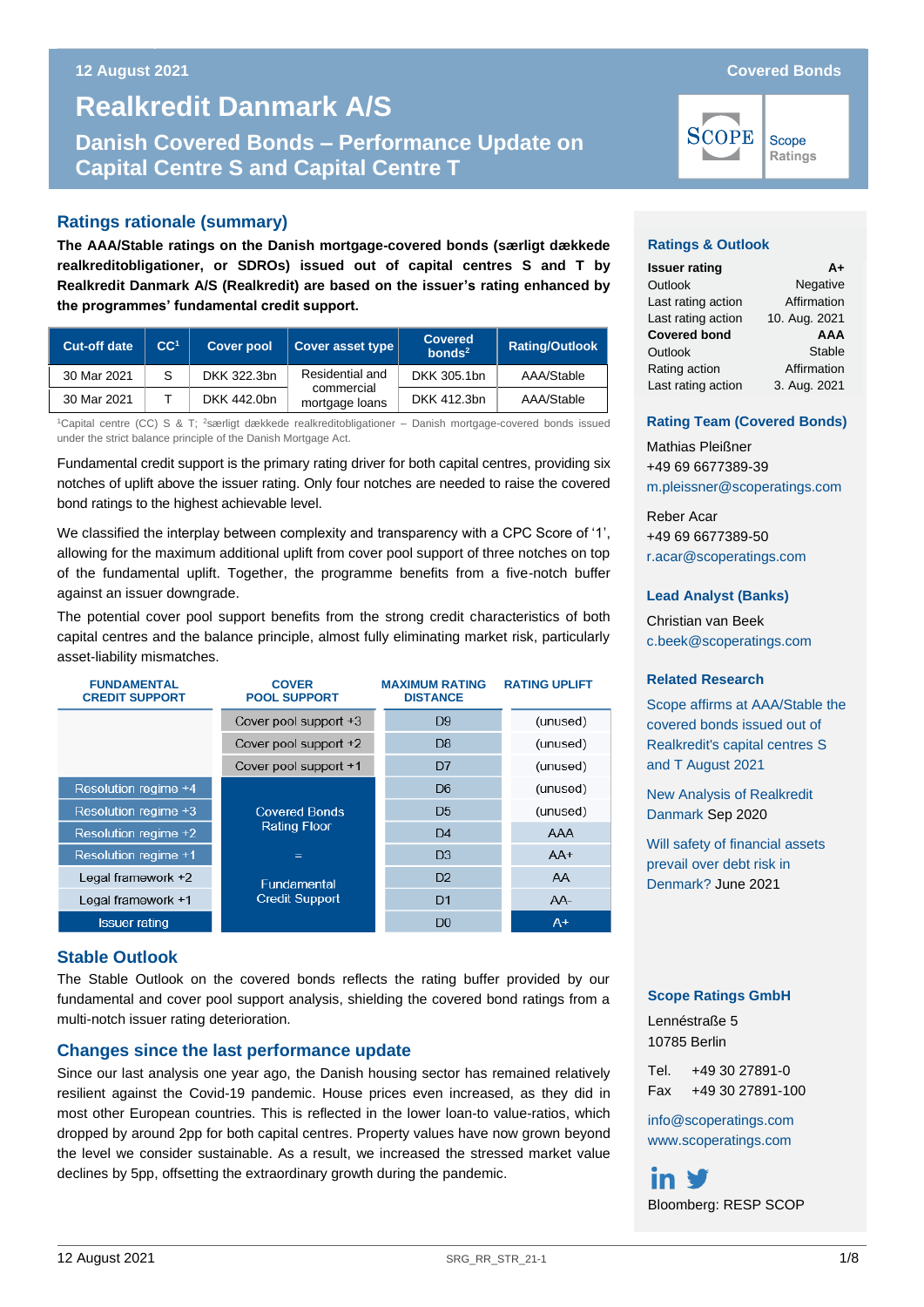

**Danish Covered Bonds – Performance Update on Capital Centre S and Capital Centre T**

**Realkredit, a core subsidiary of the Danske banking group**

## **The issuer**

We have a A+/Negative rating on Realkredit, the issuer of the rated mortgage-covered bonds.

As a core subsidiary of Danske Bank A/S, Realkredit is closely integrated into the Danske group, sharing its strategy and risk management principles. Realkredit's stand-alone financial profile is supported by strong asset quality, high capitalisation and its position as a major covered bond issuer in Denmark. The Negative Outlook reflects concerns triggered by the alleged money laundering activity by clients of Danske Bank's Estonian operations (ESG Factor). Realkredit has no direct exposure to these events, though it is indirectly affected by the reputational fall-out that has contributed to a fall in market share in Denmark. For further details on the bank's credit analysis see [www.scoperatings.com.](http://www.scoperatings.com/)

## **Covered bond structure**

#### **Figure 1: On-balance sheet issuance structure**



Source: Scope, Realkredit Danmark

Realkredit operates as a specialised mortgage bank, originating the majority of domestic mortgage loans within Danske Group. The loans are refinanced using SDROs, with issuances governed by the Danish Mortgage Act and supervised by Denmark's Financial Supervisory Authority (Finanstilsynet).

## **Fundamental credit support analysis**

Ratings for the SDROs issued out of capital centres S and T are primarily supported by a six-notch credit uplift provided by the fundamental legal and resolution framework for Danish covered bonds. This enhances the ratings to their highest achievable level (AAA). Cover pool support is therefore not needed.

Two notches of credit differentiation result from our legal framework analysis. This is driven by the benefits afforded by Denmark's covered bond framework, which we consider one of Europe's strongest, particularly due to the strict 'balance principle' applicable to SDROs. Our resolution regime analysis provides an additional four-notch uplift. It reflects the programmes' preferential status and exemption from bail-in, our view on the resolvability and likely maintenance of Realkredit in the hypothetical scenario of regulatory intervention in the bank, and the very high importance of covered bonds in Denmark, where a strong domestic stakeholder group maintains confidence in the high credit quality of the covered bonds. For more information see our [related research.](https://www.scoperatings.com/#search/research/detail/157781EN)

**Full fundamental credit support of six notches**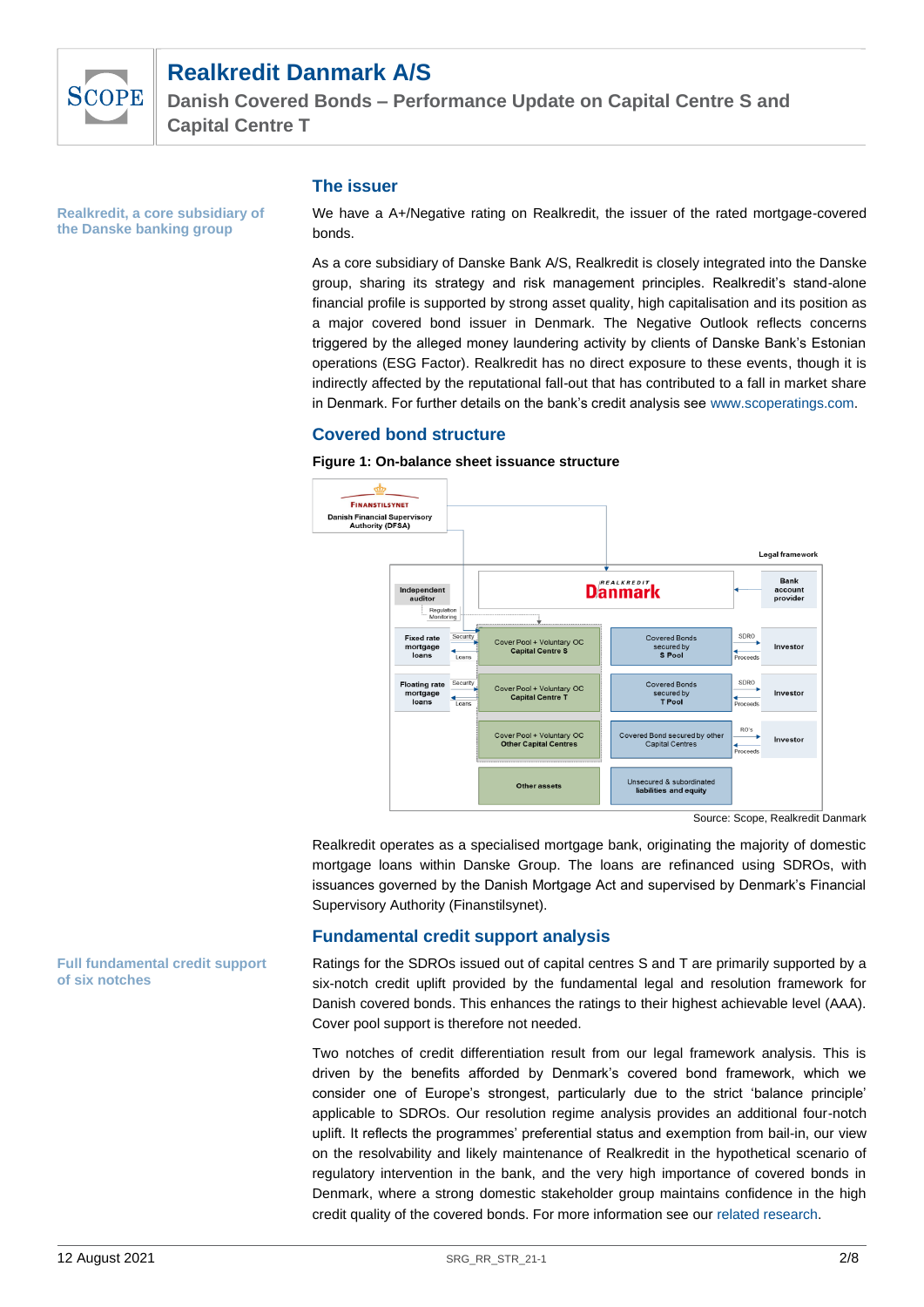

**Danish Covered Bonds – Performance Update on Capital Centre S and Capital Centre T**

| <b>Pool characteristics</b> |       |       |  |  |  |
|-----------------------------|-------|-------|--|--|--|
| <b>Capital centre</b>       | s     | т     |  |  |  |
| Balance (DKK bn)            | 322.3 | 442.0 |  |  |  |
| Residential (%)             | 76.7  | 64.6  |  |  |  |
| Commercial (%)              | 18.0  | 28.7  |  |  |  |
| Substitute (%)              | 5.3   | 6.7   |  |  |  |

## **General information**

| <b>Capital centre</b>            | s    |       |
|----------------------------------|------|-------|
| No. of exposures 172.225 211,653 |      |       |
| Avg expos. ('000s) 1,771         |      | 2,088 |
| Top 10 (%)                       | 0.9  | 1.8   |
| Remaining life (y)               | 25   | 22    |
| LTV (%)                          | 57.0 | 55.0  |

## **Interest rate type (%)**

| <b>Capital centre</b> | s    |     |
|-----------------------|------|-----|
| Floating              | 1.0  | 100 |
| Fixed                 | 99.0 | O   |

#### **Repayment type (%)**

| <b>Capital Centre</b> | s    |      |
|-----------------------|------|------|
| <b>Bullet</b>         | 27.4 | 49.8 |
| Amortising            | 72.6 | 50.2 |

## **Cover pool analysis**

The programmes' fundamental credit support of up to six notches already provides the highest rating. It is the key rating driver and, as such, cover pool support is not needed. We further determine whether cover pool support could further stabilise the ratings, firstly by examining the interplay between complexity and transparency. This translates into a CPC Score of '1', which allows for a maximum three-notch cover pool uplift on top of the fundamental uplift.

Our cover pool analysis stabilises the rating at AAA, even if the bank was downgraded to BBB-, provided the current level of overcollateralisation is maintained.

## **Cover pool composition**

Both capital centres are predominantly secured by Danish commercial and residential mortgage loans denominated in Danish kroner. As of March 2021, only 0.4bps of mortgage loans in capital centre S are denominated in euros. For capital centre T, 3.6% are denominated in Swedish kroner, 1.0% in euros, and 1.7% in Norwegian krone.

Both pools are highly granular with 172,225 mortgage loans for capital centre S and 211,653 for capital centre T as of March 2021. The top 10 borrowers account for 0.9% in capital centre S and 1.8% in capital centre T.

Since our last analysis as of 30 June 2020, the trends have continued. The asset balance of capital centre S again increased, by around 8%, while capital centre T's decreased by 5.5% (-4.5% earlier). This may have been driven by increasing demand into fixed-rate mortgages due to the ultra-low interest rates. Furthermore, the overall loan-to-value dropped further by 2.5 percentage points to 57.0% for capital centre S and by 2.1pp to 55.0% for capital centre T.

The main and most important difference between the two capital centres are their interest rates: 99.0% of the mortgage loans in capital centre S have fixed rates for life; all of the loans in capital centre T are floating-rate and reset loans (adjustable rate mortgages), most of which have reset periods of under five years.

The share of commercial loans in capital centre S remains lower. Residential mortgage loans account for 76.7% of the total asset balance, including subsidised housing and private rental. If we include cooperative housing, residential accounts for 83.6% of the total asset balance in capital centre S and 66.3% in capital centre T.







Source: Scope Ratings, Realkredit Danmark Source: Scope Ratings, Realkredit Danmark

#### **Asset risk analysis**

The credit quality of the two granular capital centres is strong. Changes in our lifetime mean default rate of 2.3% (from 3.9%) for capital centre S and 2.4% (from 3.2%) for capital centre T result from the higher credit given to life amortisation. The decrease in recovery rates, in particular for capital centre T, is driven by our higher value decline assumptions as a consequence of unsustainable house price growth in recent years.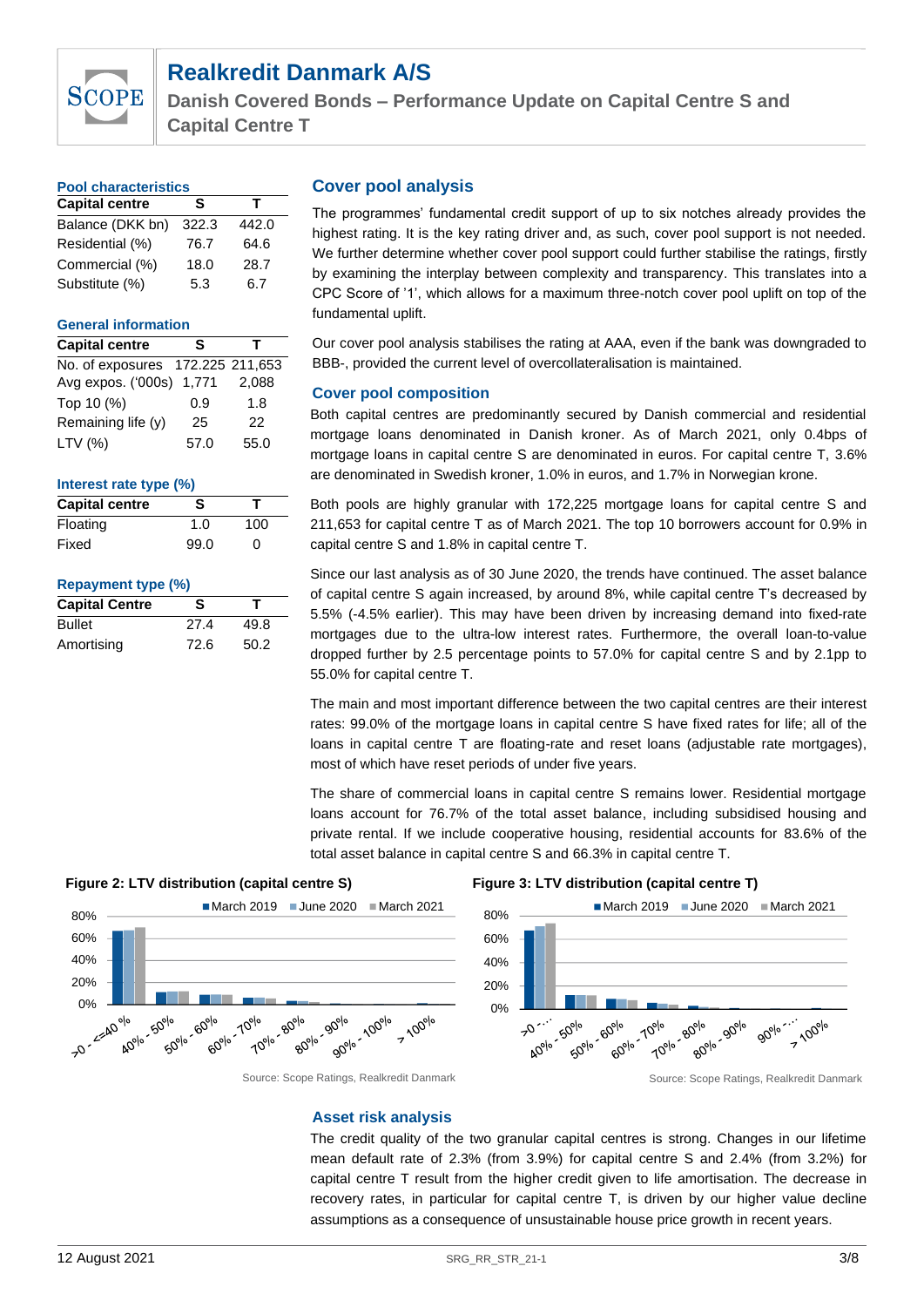

**Strong credit quality reflected in** 

# **Realkredit Danmark A/S**

on available credit performance data provided by the bank (in particular, 90+dpd vintage data) and benchmarking. While the updated vintage data did not show any material changes in the performance of the mortgage assets, we kept the benefit we gave to the historical cure rates of defaulted loans at 50%. We assumed a volatility of defaults (weighted average coefficient of variation) of 50% for capital centre S and 75% for capital centre T. Assumptions for capital centre T incorporate a potential increase in borrower defaults if margins increase by up to 500bps – in the event that a covered bond's refinancing fails. Capital centre S is not exposed to refinancing risk because loans are fixed rate for life. We estimated a weighted average recovery rate for capital centre S ranging from 92.2% (from 92.1%) for the base case to 73.2% (from 74.7%) for the most stressful scenario; for capital centre T, the respective figures are 91.0% (from 94.7%) and 77.9% (from 77.1%). **Cash flow risk analysis low default expectation… …and moderate recoveries, even under stressed scenarios**

The overcollateralisation supporting the AAA ratings is 0% for both pools and is based on fundamental support. Consequently, cover pool support is not a rating driver.

Our projection of default on mortgage loans uses an inverse Gaussian distribution, based

To test the stability of the ratings we established the overcollateralisation levels needed to support the current rating uplift if the programme had to rely on cover pool support. We performed a full analysis supported by detailed data provided by Realkredit. Our analysis showed that cover pool support can stabilise the current AAA ratings against an issuer downgrade of up to five notches.

The main risk driver from the cover pool is credit risk, but this remains low, reflecting the strong credit quality of the two pools.

Aided by the balance principle, market risks mainly result from minimum, regulatory and voluntary overcollateralisation, but are negligible in terms of the total balance and remaining term.

Asset sales due to asset-liability mismatches from remaining hard-bullet bonds are immaterial and therefore do not pose a risk. Only 0.002% (from 0.2%) of bonds in capital centre S are grandfathered hard-bullet bonds as they were issued before the March 2014 legal amendment introducing soft bullets. Around 0.8% (from 1.0%) of bonds in capital centre T were issued as hard-bullet bonds.

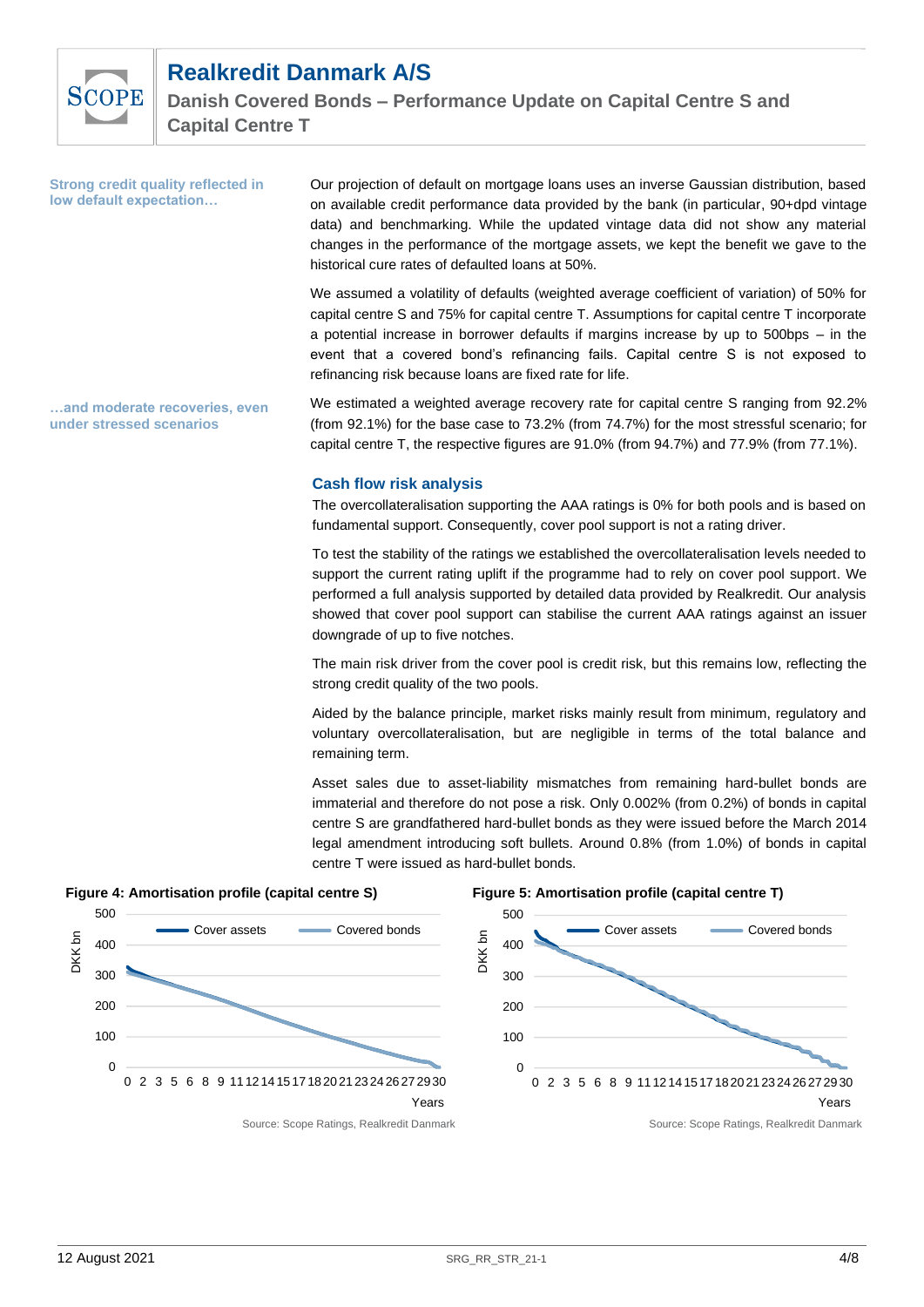

**Danish Covered Bonds – Performance Update on Capital Centre S and Capital Centre T**

## **Availability of overcollateralisation**

Realkredit's covered bond ratings are wholly supported by fundamental factors and therefore do not rely on the issuer's ability and willingness to provide overcollateralisation above the legal minimum. However, the current ratings allow us to fully account for the provided overcollateralisation.

## **Figure 6: Overcollateralisation (capital centre S) Figure 7: Overcollateralisation (capital centre T)**





### **Other risk considerations**

The rated covered bonds have counterparty exposures to the issuer, as well as to the issuer's parent as loan originator, servicer, bank account provider and paying agent. No documented replacement mechanisms would automatically shield the covered bonds from a credit deterioration of counterparties providing bank accounts. However, we believe that the strong alignment of interests between the bank and covered bond holders would prevent a negative impact from such risks before regulatory intervention became necessary. The bank's risk management process regularly monitors accounts to ensure that remedial action can be taken early on.

Sovereign risk does not limit the ratings of the mortgage-covered bonds. We believe the risks of an institutional framework meltdown, legal insecurity and currency-convertibility problems are currently remote.

> We have not directly included ESG aspects in the ratings because information provided on the collateral and its performance does not allow us to determine impacts from energy efficiency or differences in recovery proceeds.

> However, we acknowledge the bank's green bond framework and first green covered bonds launched in 2019, which opens up the investor base and improves the appeal and liquidity of covered bonds issued by Realkredit.

> On the other hand, the Danish match funding principle complicates an effective selection of eligible assets. This is because Danish mortgage banks have to ensure that covered bonds match the loans' maturity and interest profile, limiting the supply of eligible cover loans. This will make issuances of benchmark ESG covered bonds less frequent.

**Main counterparty exposure relates to Realkredit**

**Country risk does not affect the ratings**

**No direct impact from ESG**

**Challenging environment for benchmark ESG covered bonds**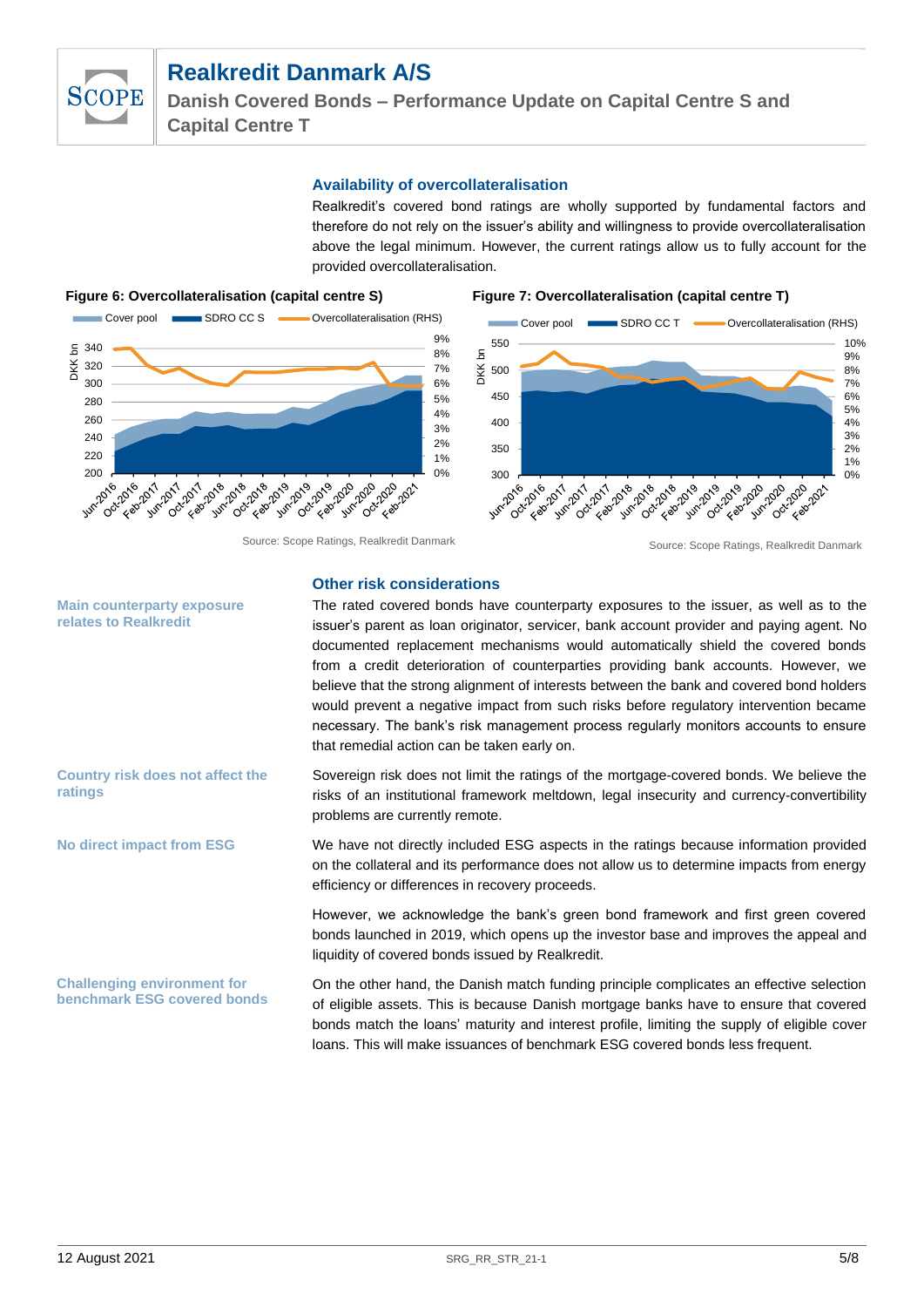

**Danish Covered Bonds – Performance Update on Capital Centre S and Capital Centre T**

## **Appendix: Summary of covered bond characteristics**

| <b>Reporting date</b>                                                             | 30-Mar-21                                                          | 30-Jun-20                    | 30-Mar-21             | 30-Jun-20              |  |  |
|-----------------------------------------------------------------------------------|--------------------------------------------------------------------|------------------------------|-----------------------|------------------------|--|--|
| <b>Issuer name</b>                                                                | Realkredit Danmark A/S                                             |                              |                       |                        |  |  |
| <b>Capital centre</b>                                                             | S<br>T                                                             |                              |                       |                        |  |  |
| Country                                                                           | Denmark                                                            |                              |                       |                        |  |  |
|                                                                                   | særligt dækkede realkreditobligationer (SDROs)                     |                              |                       |                        |  |  |
| <b>Covered bond name</b>                                                          | Danish mortgage covered bonds issued under the Danish mortgage act |                              |                       |                        |  |  |
|                                                                                   |                                                                    | (Specific balance principle) |                       |                        |  |  |
| Covered bond legal framework                                                      | Danish legal covered bond framework                                |                              |                       |                        |  |  |
| Cover pool type                                                                   | Mortgage loans                                                     |                              |                       |                        |  |  |
|                                                                                   | Residential = $76.7%$                                              | Residential = $74.68%$       | Residential = $64.6%$ | Residential = $65.75%$ |  |  |
| <b>Composition</b>                                                                | Commercial = $18.0\%$                                              | Commercial = $18.3\%$        | Commercial = $28.6%$  | Commercial = $28.1\%$  |  |  |
|                                                                                   | Substitute = $5.6\%$                                               | Substitute = $6.95%$         | Substitute = $6.7\%$  | Substitute = $6.14\%$  |  |  |
| <b>Issuer rating</b> <sup>1</sup>                                                 | A+                                                                 | A+                           | A+                    | A+                     |  |  |
| <b>Current covered bond rating</b>                                                | AAA/Stable                                                         | AAA/Stable                   | AAA/Stable            | AAA/Stable             |  |  |
| Covered bond maturity type                                                        | <b>Hard bullets</b>                                                | Hard bullets                 | <b>Hard bullets</b>   | Hard bullets           |  |  |
|                                                                                   | DKK (100%)                                                         | DKK (100%)                   | DKK (94.4%)           | DKK (94.8%)            |  |  |
|                                                                                   | EUR (0.0%)                                                         | EUR (0.0%)                   | EUR (1.1%)            | EUR (1.2%)             |  |  |
| <b>Cover pool currencies</b>                                                      |                                                                    |                              | SEK (3.1%)            | SEK (2.7%)             |  |  |
|                                                                                   |                                                                    |                              | NOK (1.4%)            | NOK (1.2%)             |  |  |
|                                                                                   | DKK (100%)                                                         | DKK (100%)                   | DKK (93.7%)           | DKK (94.5%)            |  |  |
| <b>Covered bond currencies</b>                                                    | EUR (0.0%)                                                         | EUR (0.0%)                   | EUR (1.0%)            | EUR (1.1%)             |  |  |
|                                                                                   |                                                                    |                              | SEK (3.6%)            | SEK (3.1%)             |  |  |
|                                                                                   |                                                                    |                              | NOK (1.7%)            | NOK (1.3%)             |  |  |
| Fundamental cover pool support                                                    | 6                                                                  | 6                            | 6                     | 6                      |  |  |
| Maximum additional uplift from CPC                                                | 3                                                                  |                              | 3                     |                        |  |  |
| <b>Score</b><br>Maximum achievable covered bond                                   |                                                                    |                              |                       |                        |  |  |
| uplift                                                                            | 9                                                                  | 9                            | 9                     | 9                      |  |  |
| Potential covered bond rating buffer                                              | 5                                                                  | 5                            | 5                     | 5                      |  |  |
| Cover pool (DKK m)                                                                | 322,346                                                            | 298,294                      | 441,998               | 467,991                |  |  |
| Thereof substitute assets (DKK m)                                                 | 17,224                                                             | 20,730                       | 29,674                | 28,731                 |  |  |
| Covered bonds (DKK m)                                                             | 305,122                                                            | 277,564                      | 412,324               | 439,260                |  |  |
| Current overcollateralisation/legal<br>minimum overcollateralisation <sup>3</sup> | 5.6% / 8%                                                          | 7.5% / 8%                    | 7.2% / 8%             | $6.5\% / 8\%$          |  |  |
| Overcollateralisation to support current                                          | not applicable                                                     | not applicable               | not applicable        | not applicable         |  |  |
| rating<br>Overcollateralisation upon a one-notch                                  |                                                                    |                              |                       |                        |  |  |
| issuer downgrade                                                                  | not applicable                                                     | not applicable               | not applicable        | not applicable         |  |  |
| <b>Cover pool supporting</b>                                                      |                                                                    |                              |                       |                        |  |  |
| overcollateralisation to support current<br>rating                                | 0.00%                                                              | 0.00%                        | 0.00%                 | 0.00%                  |  |  |
| Cover pool overcollateralisation upon a                                           | 0.00%                                                              | $0.00\%$                     | $0.00\%$              | $0.00\%$               |  |  |
| one-notch issuer downgrade                                                        |                                                                    |                              |                       |                        |  |  |
| Weighted average life of assets                                                   | 25 years                                                           | 24 years                     | 22 years              | 22 years               |  |  |
| Weighted average life of liabilities <sup>5</sup>                                 | 27 years                                                           | 26 years                     | 2 years               | 3 years                |  |  |
| Number of exposures                                                               | 177,125                                                            | 166,829                      | 211,653               | 232,428                |  |  |
| Average Ioan size (in DKK '000s)                                                  | 1,862                                                              | 1,788                        | 2,088                 | 2,013                  |  |  |
| Top 10 residential                                                                | 0.8%                                                               | 0.87%                        | 1.5%                  | 1.33%                  |  |  |
| Top 10 commercial                                                                 | 4.2%                                                               | 4.46%                        | 5.9%                  | 5.78%                  |  |  |
|                                                                                   | Floating 0.9%                                                      | Floating 1.2%                | Floating 0%           | Floating 0%            |  |  |
| Interest rate type - assets                                                       | <b>Fixed 99.1%</b>                                                 | Fixed 98.7%                  | <b>Fixed 100%</b>     | Fixed 100%             |  |  |
|                                                                                   |                                                                    |                              |                       |                        |  |  |
| Interest rate type - liabilities                                                  | Floating 0.1%                                                      | Floating 0.1%                | Floating 32.9%        | Floating 25.3%         |  |  |
| (fixed/floating)                                                                  | Fixed 99.2%                                                        | Fixed 98.9%                  | Fixed 67.1%           | Fixed 74.7%            |  |  |
|                                                                                   | Other 0.7%                                                         | Other 1%                     |                       | Other 0%               |  |  |
| Weighted average LTV (whole loan)                                                 | 57.0%                                                              | 59.5%                        | 55.0%                 | 57.1%                  |  |  |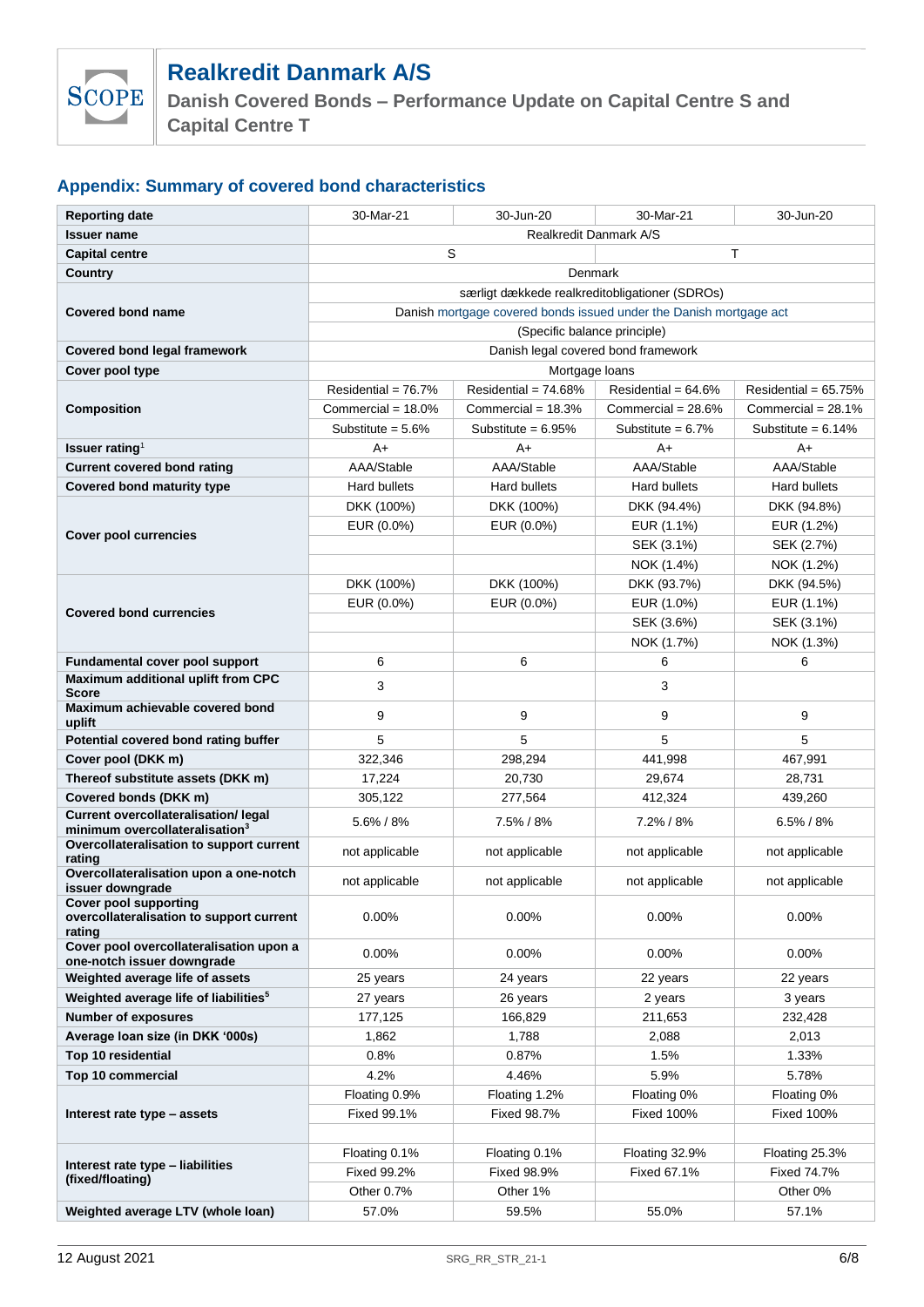

**Danish Covered Bonds – Performance Update on Capital Centre S and Capital Centre T**

|                                                                    | Denmark 100%                     | Denmark 100%      | Denmark 95.4%     | Denmark 96.8%     |
|--------------------------------------------------------------------|----------------------------------|-------------------|-------------------|-------------------|
| Geographic split (top 3)                                           |                                  |                   | Norway 1.4%       | Norway 0.8%       |
|                                                                    |                                  |                   | Sweden 3.2%       | Sweden 2.3%       |
|                                                                    | Hovedstaden 46.9%                | Hovedstaden 46%   | Hovedstaden 47.7% | Hovedstaden 46.5% |
| Domestic region split (top 3)                                      | Midtiylland 17.2%                | Midtiylland 17.3% | Midtiylland 16.7% | Midtiylland 17%   |
|                                                                    | Syddanmark 16.3%                 | Syddanmark 16.8%  | Syddanmark 17.5%  | Syddanmark 17.8%  |
| Default measure                                                    | Inverse Gaussian/ non-parametric |                   |                   |                   |
| Weighted average default rate<br>(mortgage/substitute)             | 2.3%/0.08%                       | $3.9\%$ 0.06%     | $2.4\%$ 0.08%     | 3.2%/0.05%        |
| Weighted average coefficient of<br>variation (mortgage/substitute) | 50%/1092%                        | 50%/1546%         | 75%/1113%         | 75%/1438%         |
| Weighted average recovery assumption<br>$(D0/D9)^4$                | 92.2% / 73.2%                    | 92.1% / 74.7%     | $91.0\%$ / 77.9%  | 94.7% / 77.1%     |
| Share of loans > three months in<br>arrears (NPL)                  | 0.08%                            | 0.126%            | 0.30%             | 0.398%            |
| Interest rate stresses (max./min.;<br>currency-dependent)          | $-1$ to 10%                      | $-1$ to 10%       | $-1$ to 10%       | $-1$ to 10%       |
| FX stresses (max./min.; currency-<br>dependent)                    | $25\%$ / -20%                    | $7\%$ / -7%       | $35\% / - 30\%$   | $32\%$ / $-33\%$  |
| D9 <sup>1</sup> liquidity premium                                  | 150bps/ 300bps                   | 150bps/ 300bps    | 150bps/ 300bps    | 150bps/ 300bps    |
| Servicing fee (mortgage)                                           | 27bps                            | 27bps             | 32bps             | 32bps             |

<sup>1</sup> The issuer's rating Outlook is Negative.

<sup>2</sup>Covered bonds issued after 2014 can be extended if refinancing fails.

<sup>3</sup>8% of legal overcollateralisation is calculated based on risk-weighted assets and effectively results in a lower overcollateralisation level as long as the risk-weighted assets are below 100% of the assets' nominal outstanding balance; Realkredit applies an internal rating-based risk weighting.

<sup>4</sup>D0 or D9 denote the stresses commensurate with the rating distance between the issuer rating and the covered bond ratings.

<sup>5</sup> Fixed-rate bonds in capital centre T are refinanced regularly, reflecting the reset cycles of the mortgage loans.